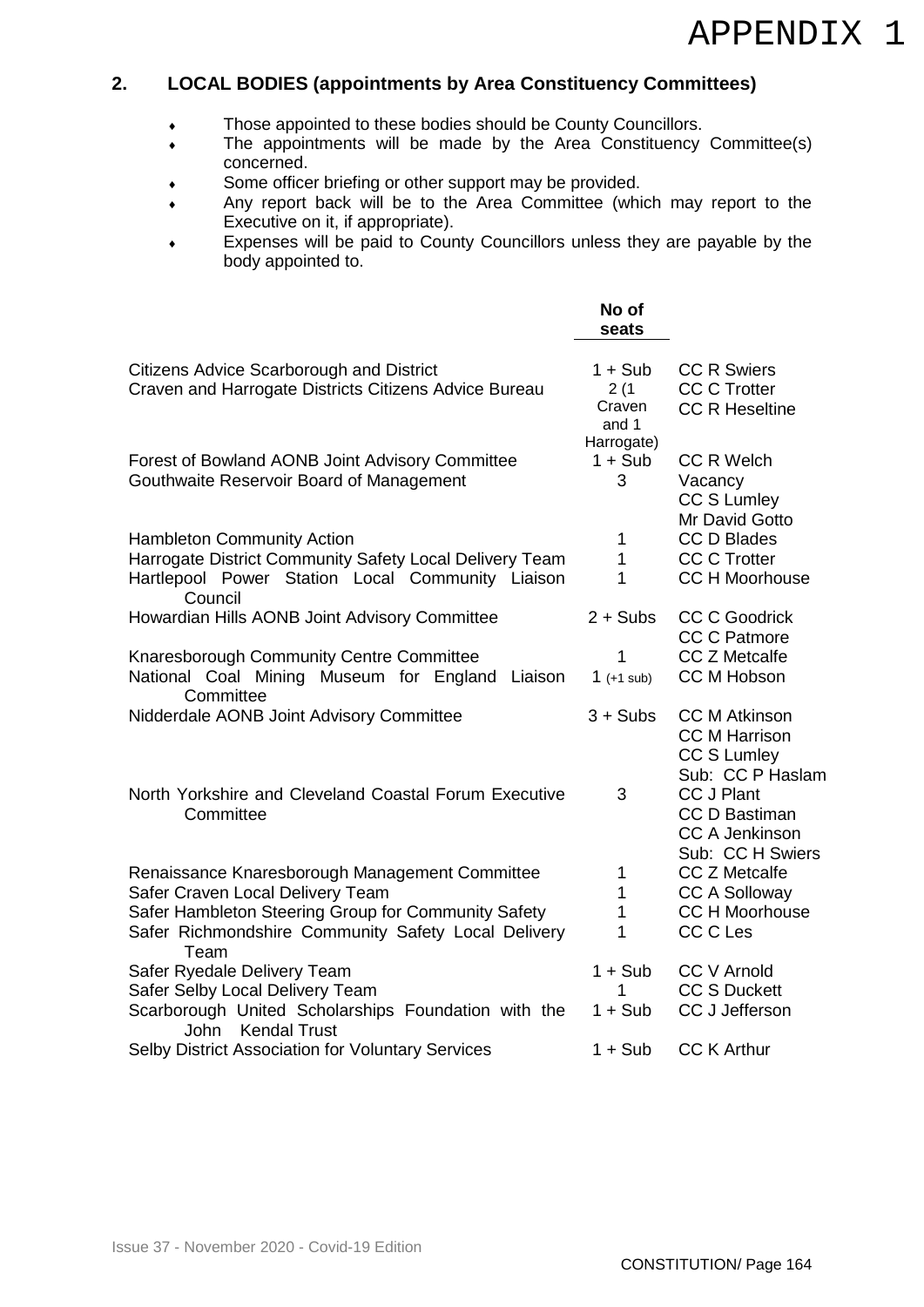## **3. LOCAL BODIES (appointee expected to be a member of the local community (but may be the local Member) nominated by the local Member)**

- The person appointed is expected to be a member of the local community, but may be the local Member.
- The local Member will make a nomination to the relevant Area Committee.
- The relevant Area Committee will make the appointment.
- There will be no officer support.
- There will be no report back (unless the local Member deems it necessary). Any report back will be to the Corporate Director - Strategic Resources.
- Expenses will not be paid by the County Council.

## **NB: The following outside bodies are not Partnerships for the purpose of Partnership Governance as they do not meet the relevant criteria.**

|                                                                                     | No of<br>seats |                                     |
|-------------------------------------------------------------------------------------|----------------|-------------------------------------|
| <b>Amotherby Educational Foundation</b>                                             | 1              | Mrs H Woodall                       |
| Appleton Wiske Educational Foundation                                               | 1              | Mr T Swales                         |
| Atkinson and Clarke Educational Foundation (Newton-le-<br>Willows/Patrick Brompton) | $\mathbf{1}$   | Mr G Shepherd                       |
| <b>Bellerby School Foundation</b>                                                   | 1              | Mrs E Scott                         |
| Boyle and Petyt Foundation (Bolton Abbey)                                           | 1              | Mrs M Longden                       |
| Carleton Endowed School Trust (Skipton)                                             | 2              | Mrs E K Brown<br>Mrs M Mason        |
| Castle Bolton and Redmire Education Foundation                                      | 1              | Mr D Morton                         |
| <b>Christopher Wharton Educational Foundation</b>                                   | 1              | <b>CC C Goodrick</b>                |
| Clarke's Old School Foundation Wigglesworth                                         | 1              | Mr P Raper                          |
| Constance Elizabeth Beckwith Bequest (Easingwold and<br>Husthwaite)                 | 1              | Mr John Tanner<br>Smith             |
| Coulthurst<br>Sandylands<br><b>Sports</b><br>Centre<br>Management<br>Committee      | 1              | <b>CC A Solloway</b>                |
| <b>Cridling Stubbs Educational Charity</b>                                          | 1              | <b>CC J McCartney</b>               |
| <b>Edward Atkinson Charity (Camblesforth)</b>                                       | 1              | CC M Jordan                         |
| Elizabeth Barnett Charity (East Witton)                                             | 1              | Mrs D Duffus                        |
| Eskdaleside-cum-Ugglebarnby Educational Foundation                                  | 1              | <b>CC Clive Pearson</b>             |
| <b>Greenhow Enhancement Fund</b>                                                    | 1              | Mr J Fort BEM                       |
| Educational<br>Foundation<br>Hargraves<br>and<br>Green<br>(Giggleswick/Austwick)    | 1              | Mr C Fryer                          |
| Heber Charity (Thornton-le-Beans)                                                   | 1              | <b>CC B Baker</b>                   |
| Horsehouse School Charity (Carlton Highdale)                                        | 1              | Roger Harrison-<br>Topham           |
| Horton-in-Ribblesdale Exhibition Foundation Governors                               | 1              | Mr James Davis<br>Mrs Sandra Ireton |
| Horton-in-Ribblesdale Foundation Governors                                          | $\mathbf{1}$   | Mrs Linn Booth                      |
| John Dakyn Trust, East Cowton Fund                                                  | 1              | Dr Ruth Smith                       |
| John Dakyn's Educational Charity at Kirby Hill                                      | $\overline{2}$ | CC A Thompson                       |
|                                                                                     |                | Mr Alan J Cowie                     |
| John Stockton Education Foundation (Kirbymoorside)                                  | 3              | Mr M Dickinson<br>Mrs Julia Bretnam |
|                                                                                     |                | Mrs M Garside                       |
| King James's Foundation at Knaresborough                                            | 1              | <b>CC Z Metcalfe</b>                |
| Kirkby Overblow Educational Foundation                                              | 1<br>1         | <b>CC C Trotter</b>                 |
| Lady Lumley's Educational Foundation (Pickering)                                    |                | CC G White                          |
| Langcliffe Educational Foundation                                                   |                | Mrs M Lodge                         |